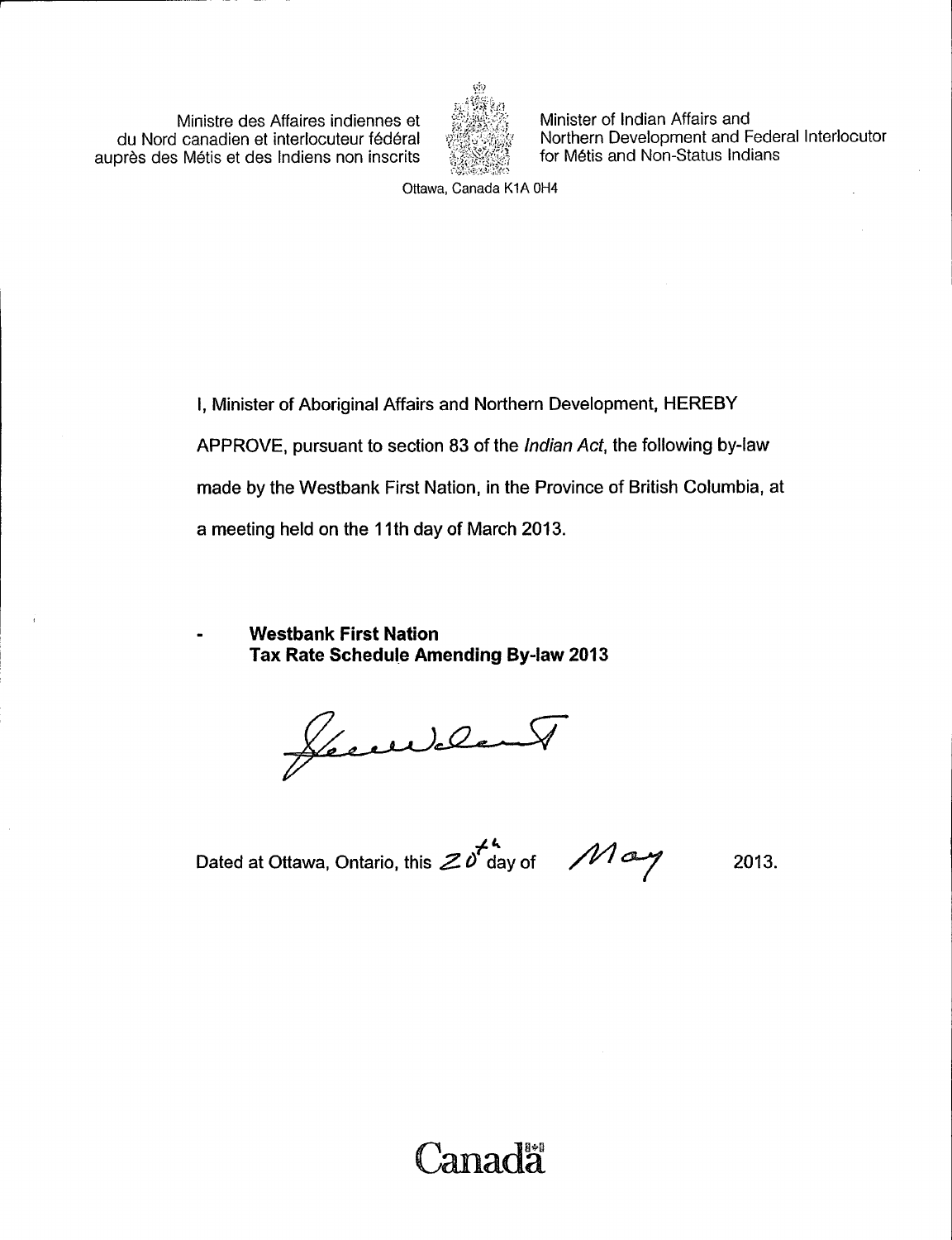### WESTBANK FIRST NATION STAFF REPORT TO COUNCIL

### DATE: Saturday, March 16, 2013

### TO: DIRECTOR OF OPERATIONS c.c. Office of Council Secretariat

FROM: Ernest Jack WFN Surveyor of Taxes

### DEPARTMENT: Finance / Taxation

### Title of Request

Pursuant to s. 18.1(3) of the Westbank First Nation Property Taxation Bylaw 95-TX-08, Westbank First Nation Chief and Council shall prescribe tax rates.

### RECOMMENDATION:

Request that Westbank First Nation Chief and Council approve Bylaw 13-TX-02 pursuant to section 18.1(3) of the Westbank First Nation Property Taxation Bylaw 95-TX-08, as it is required for the 2013 tax rates be set and approved on an annual basis.

### ISSUE:

Westbank First Nation Chief and Council are required to set tax rates on an annual basis pursuant to section 18.1(3) of the Westbank First Nation Property Taxation Bylaw 95-TX-08.

### BACKGROUND:

Pursuant to section 18.1(3) of the Westbank First Nation Property Taxation Bylaw 95-TX-08, Westbank First Nation Chief and Council shall prescribe tax rates. These by -laws were presented to the Advisory Council on March 12, 2013 for final recommendation to WFN Chief and Council.

OPTIONS: That Westbank First Nation Chief and Council Approve Bylaw 13 -TX -02 pursuant to section 18.1(3) of the WFN Property Taxation Bylaw 95-TX-08 where Westbank First Nation Chief and Council shall prescribe tax rates on an annual basis.

| Staff reports must be submitted to the Council Secretariat by the end of day on<br>the Wednesday preceding the date of the Council meeting. |                       |  |
|---------------------------------------------------------------------------------------------------------------------------------------------|-----------------------|--|
| <b>Approved by Manager: _</b>                                                                                                               | Date: $\frac{10}{16}$ |  |
| <b>Reviewed by Council Secretariat:</b>                                                                                                     | Date:                 |  |
| <b>Approved by Director of Operations:</b>                                                                                                  | Date:                 |  |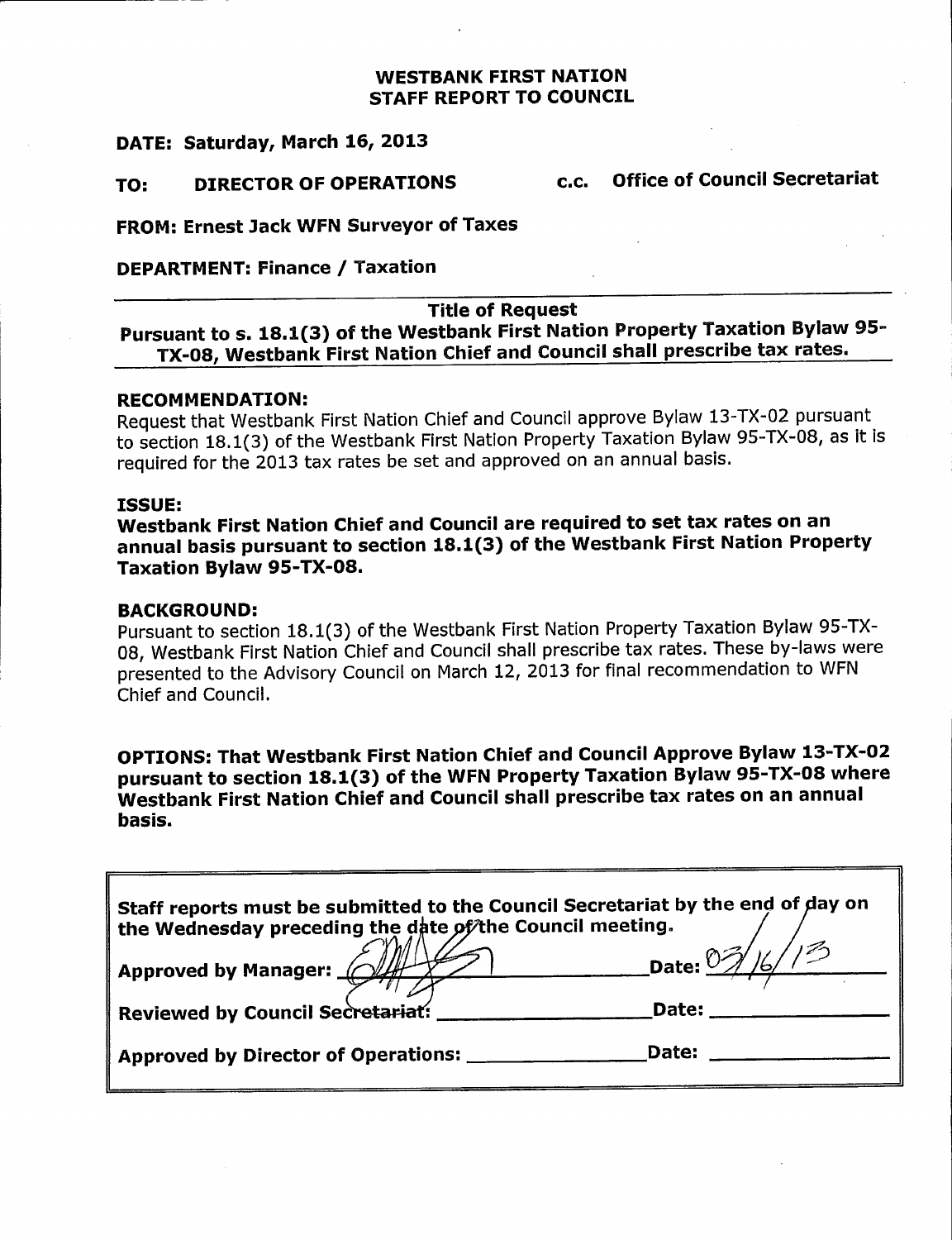#### WESTBANK FIRST NATION

#### Bylaw No. 13 -TX -02

#### WHEREAS:

The Chief and Council of the Westbank First Nation deems it advisable and in the best interests of the members of the Westbank First Nation to amend the Property Taxation By-law 95-TX-08 passed by Chief and Council December 11, 1995 and approved by the Minister April 23, 1996, that being <sup>a</sup> by -law to establish by by -law <sup>a</sup> system on the reserve lands of the Westbank First Nation for the fair and equitable taxation for local purposes of land, or interests in land, including rights to occupy, possess or use land in the reserve; and

### WHEREAS:

Pursuant to Section 18.1(3) of the Westbank First Nation Property Taxation By-law 95-TX-08, Chief and Council shall prescribe tax rates; and

#### WHEREAS:

Those rates prescribed by the Chief and Council are set out in schedules to the Westbank First Nation Property Taxation By-law 95-TX-08 pursuant to section 18.1(4); and

#### NOW THEREFORE BE IT HEREBY RESOLVED THAT:

The Westbank First Nation Council enacts the following amending by -law;

#### Short Title

This amending by-law may be cited as the "Tax Rate Schedule Amending By-law 2013".

- 1. That the following Schedule II Tax Rate Schedule 2013 shall be added to the Westbank First Nation Property Taxation Bylaw 95-TX-08 passed by Chief and Council on December 11, 1995 and approved by the Minister April 23, 1996.
- PASSED AND APPROVED by the Council Westbank First Nation at a duly convened meeting of the Westbank First Nation Council held at the Westbank First Nation Administration Office, Kelowna, British Columbia, this 11<sup>th</sup> day of March 2013.

De Gudvara

Councillor Mick Werstuik

Councillor Lorrie Hogaboam

Councillor Christopher Derickson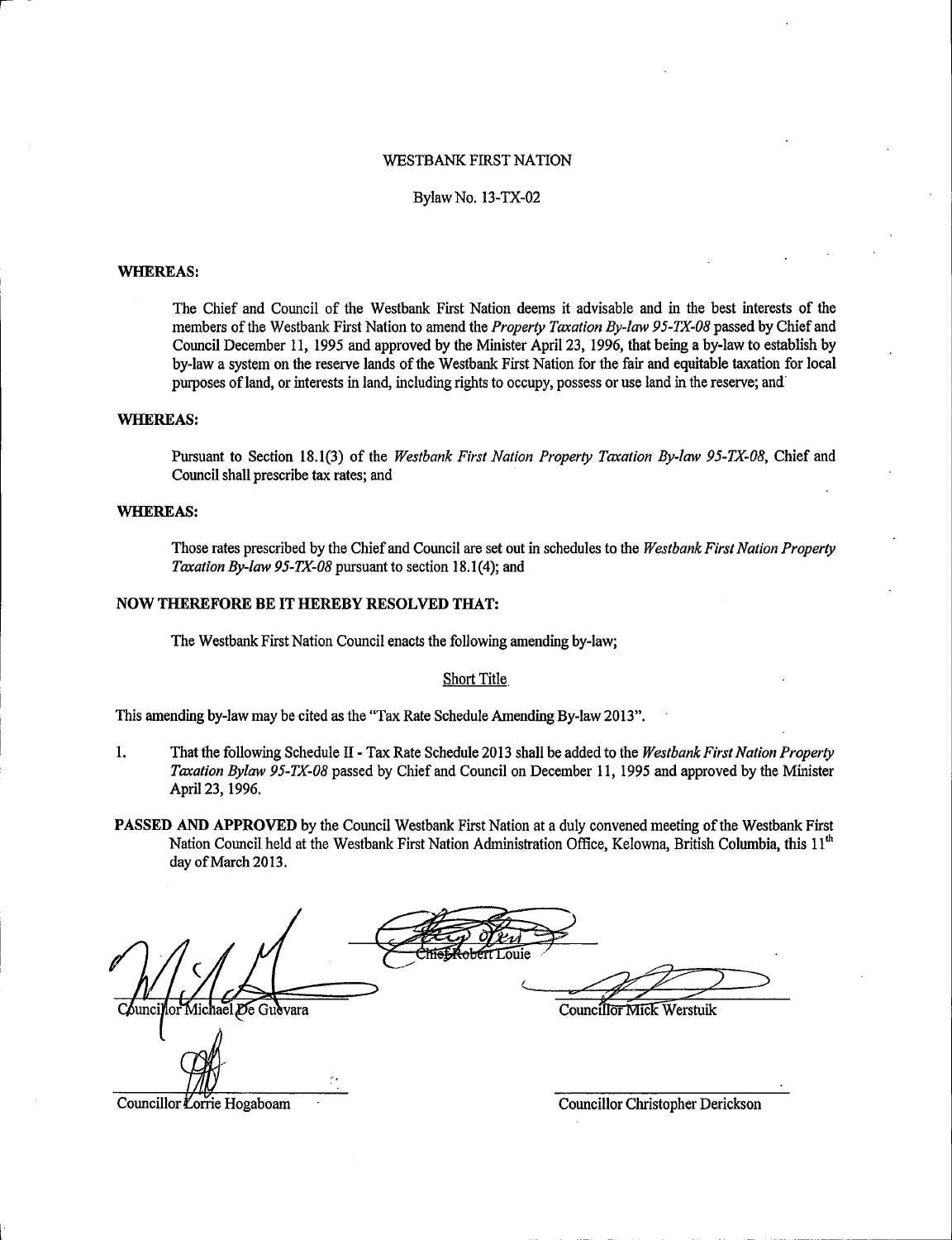### 2013 TAX RATE SCHEDULE

Bylaw No. 13-TX-02 For the Taxation Year 2013

## SCHEDULE"II"

### Property Classes Within Each Taxation District  $(Section 18.1(4))$

| Column 1                         | Column <sub>2</sub>                | Column 3                    | Column 4                             |
|----------------------------------|------------------------------------|-----------------------------|--------------------------------------|
| Name of                          | Reserves                           | Property                    | <b>Tax Rates</b>                     |
| Taxation<br>District             | Comprising<br>Taxation<br>District | Classes                     | for the<br><b>Taxation Year 2013</b> |
| <b>Taxation District</b>         | The reserve lands of               | 1. Residential              | 6.8682                               |
| <b>Westbank First</b><br>Nation. | the Westbank First<br>Nation.      | 2. Utilities                | 34.5070                              |
|                                  | IR#9 and IR#10                     | 3. Unmanaged<br>Forest Land | N/A                                  |
|                                  |                                    | 4. Major Industry           | N/A                                  |
|                                  |                                    | 5. Light Industry           | 20.9040                              |
|                                  |                                    | 6. Business $\&$            | 14.4961                              |
|                                  |                                    | Other                       |                                      |
|                                  |                                    | 7. Managed Forest           | N/A                                  |
|                                  |                                    | Land                        |                                      |
|                                  |                                    | 8. Recreational             | 10.2510                              |
|                                  |                                    | Property/<br>Non-profit     |                                      |
|                                  |                                    | Organization                |                                      |
|                                  |                                    | 9. Farm                     | 6.8682                               |